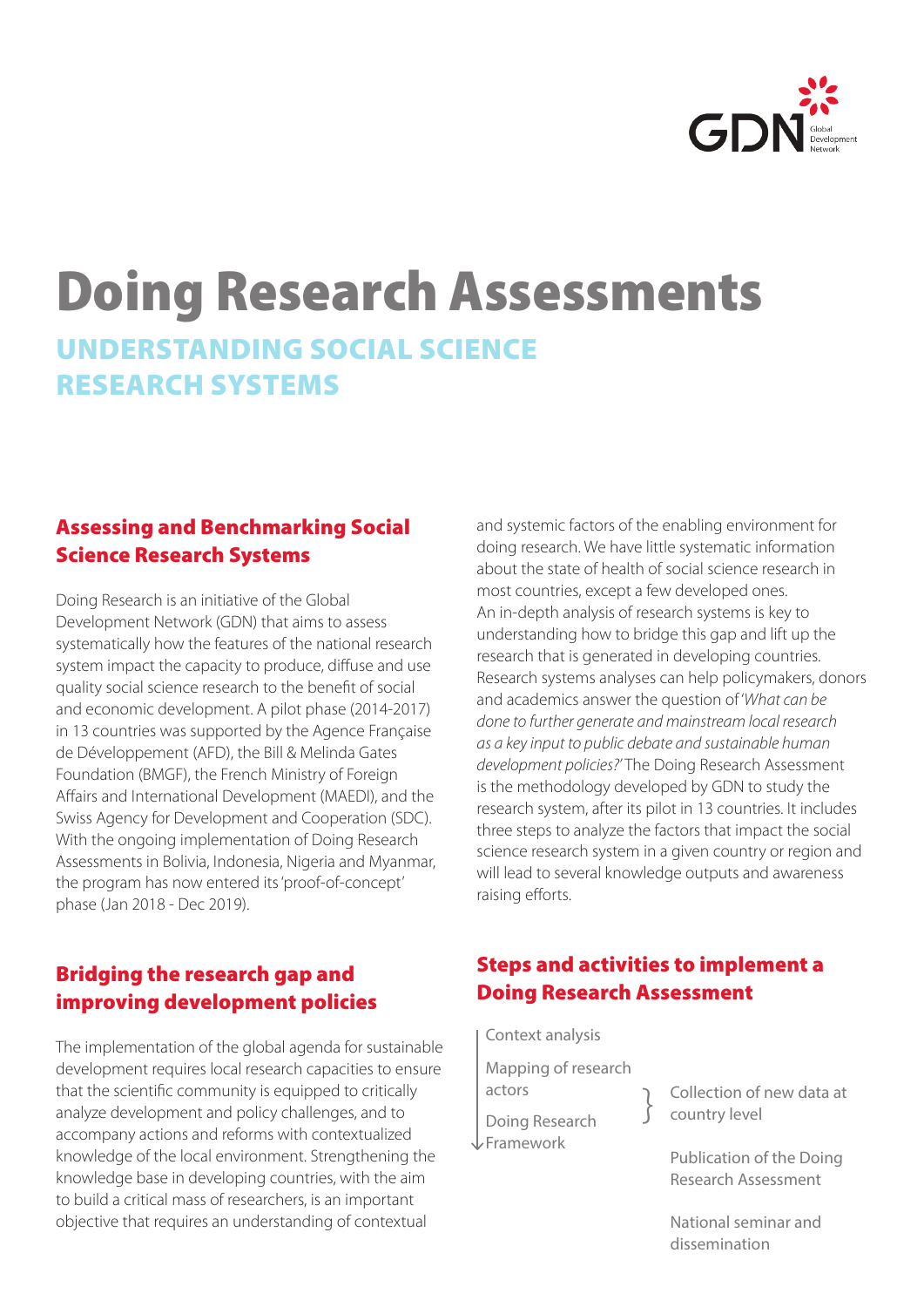## Doing Research Framework: the core of the assessment

The Doing Research Framework is a mixed method research module that allows a contextualized comparative enquiry into a national research system, looking at key factors that determine the production, diffusion and uptake of social science. It would typically serve as a magnifying glass to identify aspects that need attention of the regulator, or to provide a baseline for strategizing investments in capacity building for research production, its diffusion or its use.

|                   | 1. Production                                | 2. Diffusion                            | 3. Policy uptake                    |
|-------------------|----------------------------------------------|-----------------------------------------|-------------------------------------|
| Inputs            | 1.1 Research inputs                          | 2.1 Actors & networks                   | 3.1 Policy-friendly research        |
| <b>Activities</b> | 1.2 Research culture and<br>support services | 2.2 Research communication<br>practices | 3.2 Research-based policy<br>making |
| <b>Outputs</b>    | 1.3 Research output &<br>training            | 2.3 Research communication<br>products  | 3.3 Research-based policy tools     |
| <b>Outcomes</b>   | 1.4 Opportunities &<br>sustainability        | 2.4 Popularization of sciences          | 3.4 Research for better policies    |

## Doing Research Assessment framework and its indicators

| <b>FACTOR</b>                                                                                                                                                              | <b>INDICATORS</b>                                                                                                                            | <b>TYPE</b>              | <b>SOURCES</b>                                           |  |  |  |  |
|----------------------------------------------------------------------------------------------------------------------------------------------------------------------------|----------------------------------------------------------------------------------------------------------------------------------------------|--------------------------|----------------------------------------------------------|--|--|--|--|
| 1. Production (generation) (1/3)                                                                                                                                           |                                                                                                                                              |                          |                                                          |  |  |  |  |
| 1.1 Research inputs (30% of the production score)<br>People and resources needed to produce robust social science research                                                 |                                                                                                                                              |                          |                                                          |  |  |  |  |
| 1.1.a People                                                                                                                                                               | • No. of social science researchers, per million active<br>people<br>• % of social science researchers with PhD<br>• % of female researchers | Ratio<br>$\%$<br>$\%$    | Desk review/UIS<br>Desk review/Survey<br>Desk review/UIS |  |  |  |  |
| 1.1.b Funding                                                                                                                                                              | • Government Expenditure on Research and<br>Development (GERD) in social sciences, per<br>researcher                                         | Absolute                 | Desk review/UIS                                          |  |  |  |  |
| 1.1.c Infrastructure and<br>data                                                                                                                                           | • Quality of access to data<br>• % of open access output<br>• Quality of research infrastructure                                             | Rating<br>$\%$<br>Rating | Survey<br>Scopus (SciMago)/Survey<br>Survey              |  |  |  |  |
| 1.1.d Time for research                                                                                                                                                    | • Time allocated to research                                                                                                                 | $\frac{0}{0}$            | Surveys + interviews                                     |  |  |  |  |
| 1.2 Research culture and support (30% of the production score)<br>Set of cultural rules and principles, activities and interactions supporting the production of research. |                                                                                                                                              |                          |                                                          |  |  |  |  |
| 1.2.a Institutions and policy                                                                                                                                              | • Quality of a social science research body<br>• Quality of national research policy                                                         | Rating<br>Rating         | Desk review + Survey<br>Desk review + Survey             |  |  |  |  |
| 1.2.b Peer review culture                                                                                                                                                  | • Quality of mentoring<br>• No. of peer-reviewed publications, per researcher                                                                | Rating<br>Absolute       | Survey + interviews<br>Scopus/Survey                     |  |  |  |  |
| 1.2.c Capacity building                                                                                                                                                    | • Development of research capacities<br>• Funding for Research Capacity Building, per<br>researcher                                          | Rating<br>Absolute       | Survey + interviews<br>Desk review                       |  |  |  |  |
| 1.2.d Research support and<br>administration                                                                                                                               | • Quality of administrative support                                                                                                          | Rating                   | Survey + interviews                                      |  |  |  |  |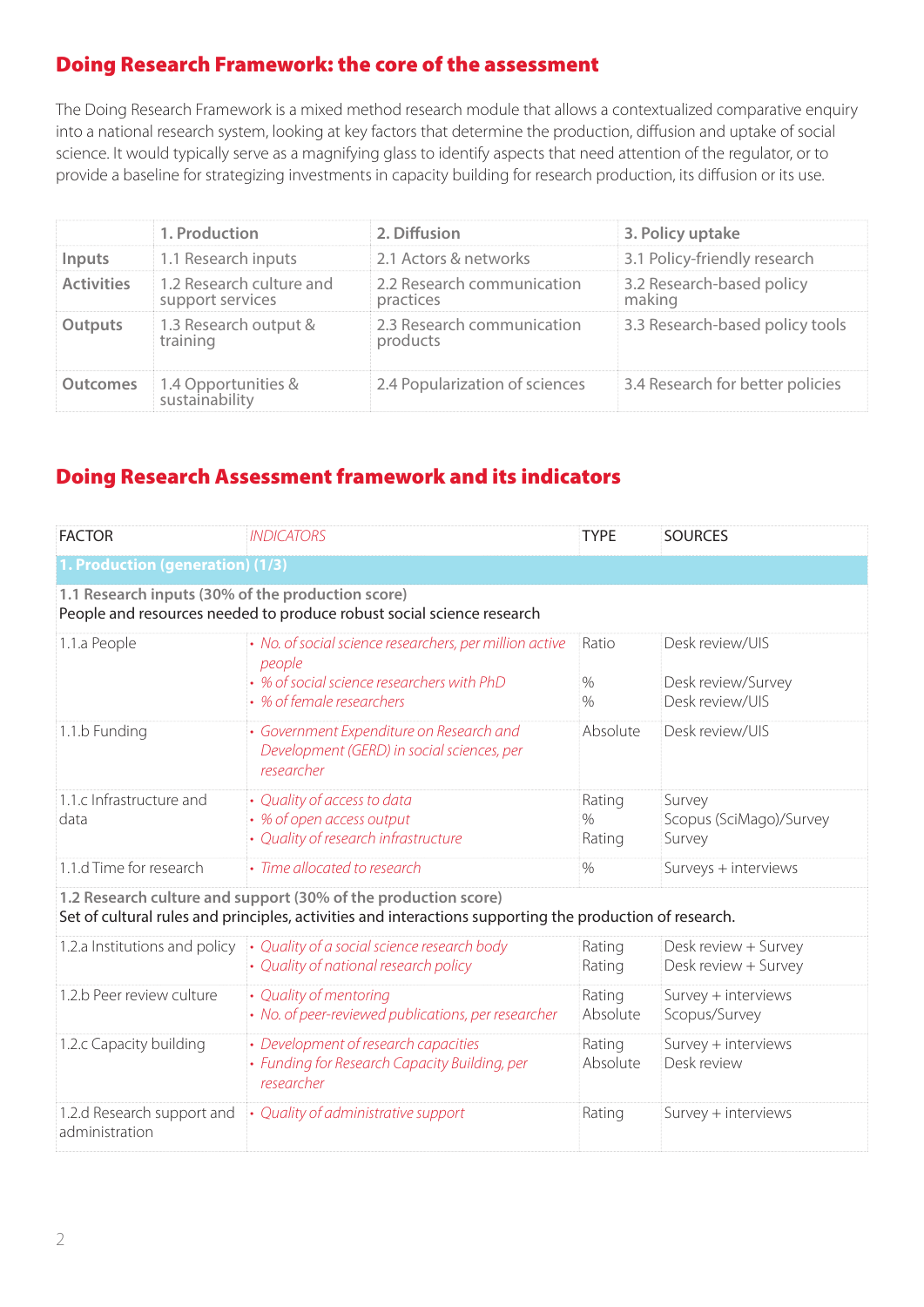| <b>FACTOR</b>                                                                            | <b>INDICATORS</b>                                                                                                                                                                                             | <b>TYPE</b>                       | <b>SOURCES</b>                                                                                 |
|------------------------------------------------------------------------------------------|---------------------------------------------------------------------------------------------------------------------------------------------------------------------------------------------------------------|-----------------------------------|------------------------------------------------------------------------------------------------|
| training)                                                                                | 1.3 Research output and training (20% of the production scores)<br>Products of scientific research (publications) and contribution of research to the higher education system (research                       |                                   |                                                                                                |
| 1.3.a Academic output                                                                    | • No. of documents published in journals, per<br>researcher<br>• No. of citations in journals, per document                                                                                                   | Absolute<br>Absolute              | Scopus (SciMago) + Google<br>Scholar + Survey<br>Scopus (SciMago) + Google<br>Scholar + Survey |
| 1.3.b Research training                                                                  | • % of university staff with PhDs<br>• Duration of continuous research training<br>· Advanced degree students ratio graduated/<br>enrolled                                                                    | $\frac{0}{0}$<br>Absolute<br>$\%$ | Survey<br>Survey<br>Desk review                                                                |
| production of new locally-produced research.                                             | 1.4 Opportunities and sustainability (20% of the production score)<br>End result: there are skilled analysts working in all the main sectors, providing opportunities and an interest in the                  |                                   |                                                                                                |
|                                                                                          | 1.4.a Researcher job market • Perceptions of career opportunities<br>• Quality of incentive system to produce research<br>• No. of researchers working outside higher<br>education, per million active people | Rating<br>Rating<br>Absolute      | Survey<br>Survey/interviews<br>Desk review                                                     |
| 1.4.b Research evaluation                                                                | • Existence of national standards for research<br>quality and practice                                                                                                                                        | Y/N                               | Desk review + survey                                                                           |
| 2. Diffusion (debate) (1/3)                                                              |                                                                                                                                                                                                               |                                   |                                                                                                |
| 2.1 Actors and networks (20%)                                                            | Diversity of actors, collaboration and networking necessary to foster healthy debate based on scientific evidence                                                                                             |                                   |                                                                                                |
| research                                                                                 | 2.1.a National geography of • Concentration of researchers                                                                                                                                                    | Index                             | Desk review                                                                                    |
| 2.1.b Diversity of actors and<br>collaboration                                           | • Level of diversity of research actors<br>• Inclusiveness of social issue policy dialogue<br>• Volume of cross-sectoral collaboration (no. of<br>co-authors)                                                 | Rating<br>Rating<br>Absolute      | Survey<br>Survey + interviews<br>Survey + interviews                                           |
| 2.1.c Research<br>communication skills                                                   | • No. of communication trainings organized in a<br>year<br>• Quality of research communication skills and<br>training                                                                                         | Absolute<br>Rating                | Survey + interviews<br>Survey + interviews                                                     |
| 2.2 Research communication practices (30%)                                               | Activities and structures supporting the wide communication of research.                                                                                                                                      |                                   |                                                                                                |
| 2.2.a Local journals                                                                     | • No. of journals in social science in the region, per<br>researcher<br>• No. of national journals in the local language                                                                                      | Absolute<br>Absolute              | Desk review<br>Desk review                                                                     |
| 2.2.b International<br>exposure                                                          | • % of international collaboration in social science<br>• No. of international research projects, per<br>institution<br>• Membership in networks, per researcher                                              | $\%$<br>Absolute<br>Absolute      | Scopus (SciMago)<br>Survey<br>Survey                                                           |
| 2.3 Research communication products (30%)<br>Research products aimed at a wider audience |                                                                                                                                                                                                               |                                   |                                                                                                |
| 2.3.a Conferences and<br>debates                                                         | • No. of conferences organized, per institution or per<br>researcher<br>• No. of public debates organized, per institution or<br>per researcher                                                               | Absolute<br>Absolute              | Survey<br>Survey                                                                               |
| 2.3.b Online visibility of<br>research                                                   | • No. of HTML and PDF views of research articles                                                                                                                                                              | Absolute                          | Altmetrics or survey                                                                           |